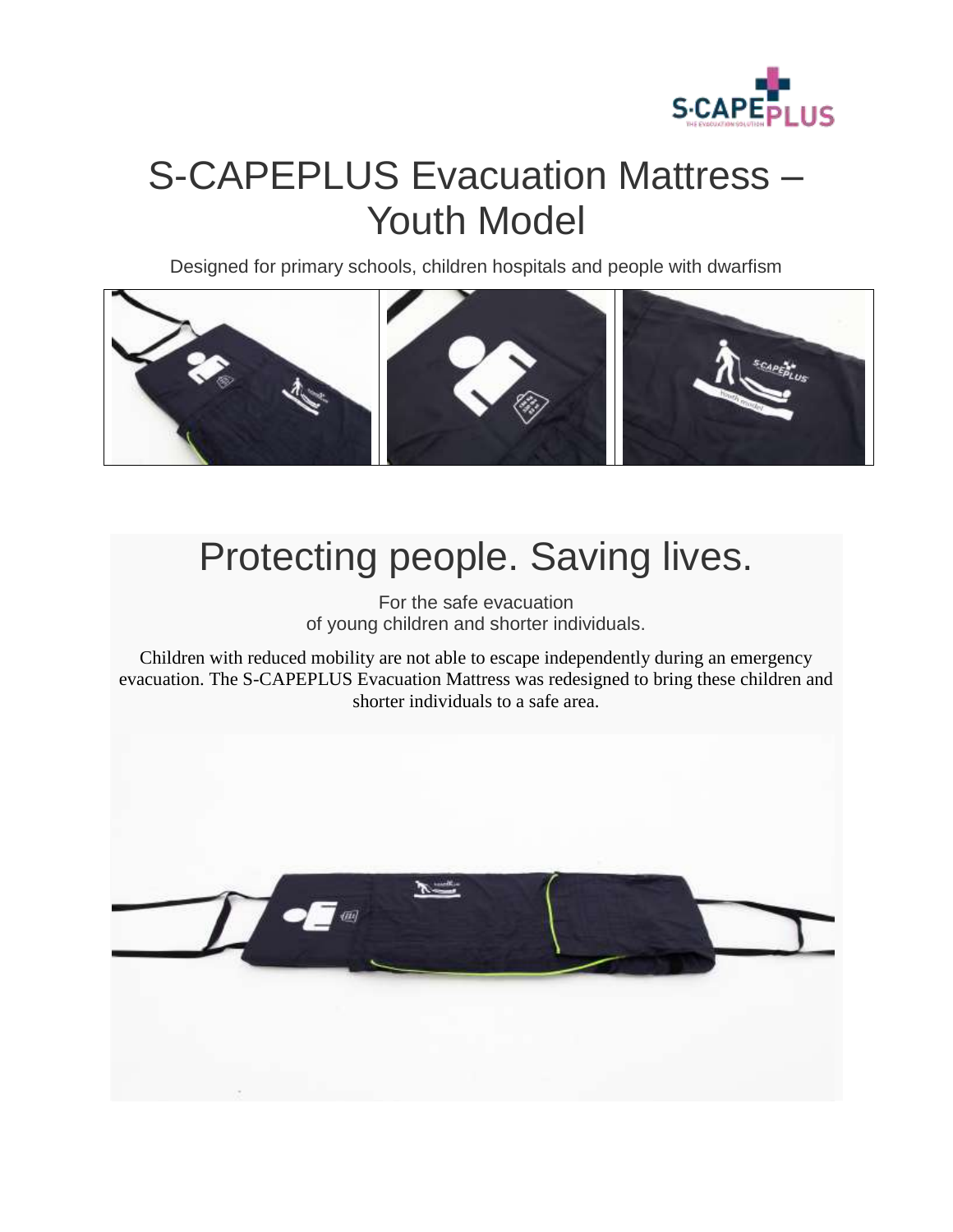

# Important features:



## Tested by children

The S-CAPEPLUS was tested by children from a primary school in Arnhem, The Netherlands. Because of the innovative and easy-to-use design, children can use the evacuation system as well.

Only a short instruction is needed and children can bring each other to a safety zone. Also when they need to evacuate via flight of stairs. Watch the video for more information.

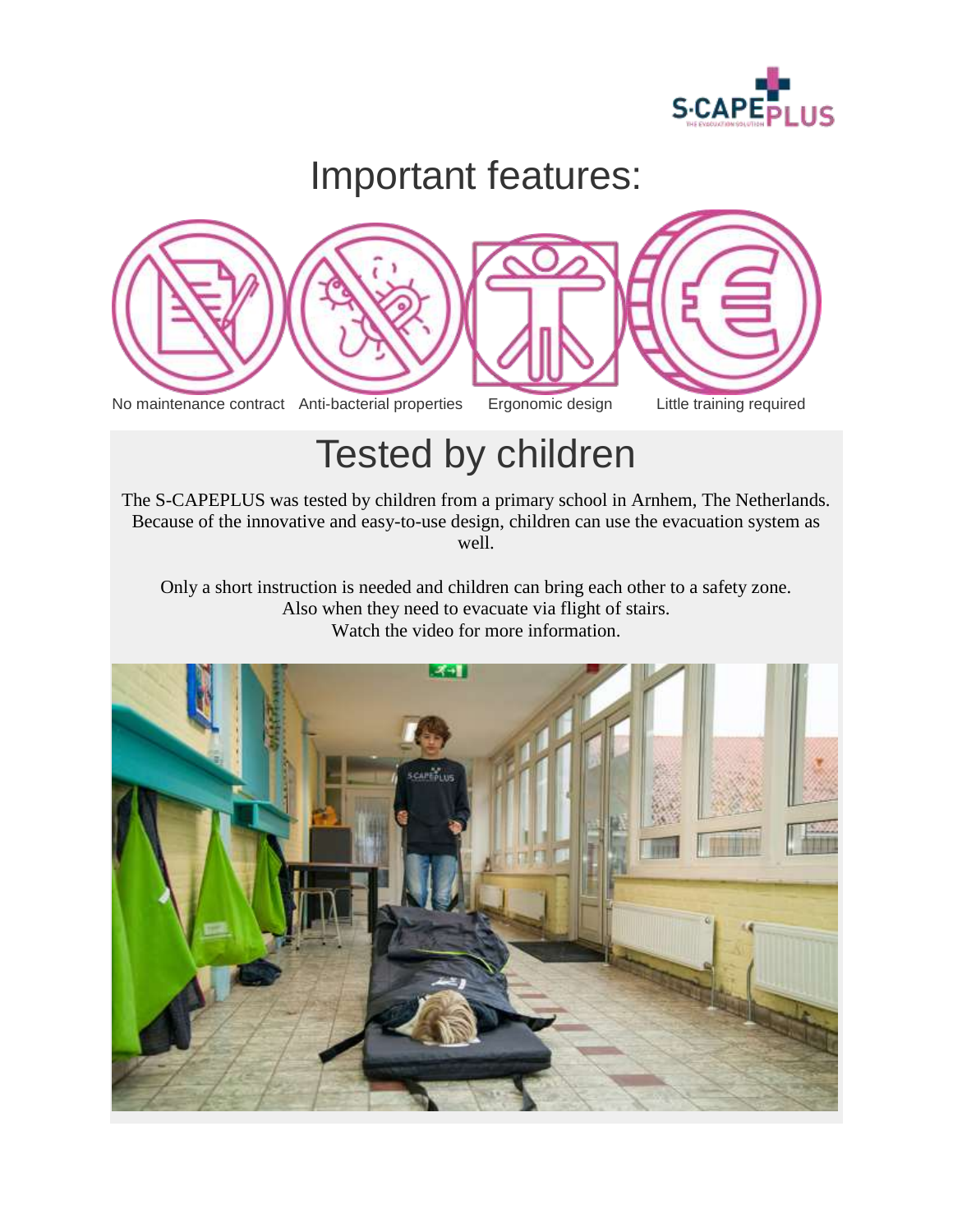



### A fire retardant Wall Cover for extra protection

The Wall Cover can be mounted to a wall and highlights the location of the evacuation mattress. The Wall Cover is fire retardant and complies with DIN 4102-1 Class B1 & B2.

### Also for people with dwarfism

Some people with dwarfism may need to use crutches, a scooter, or a wheelchair to get around. When an emergency occurs, these shorter individuals will need assistance on their way out. Leaving someone behind is not an option.

The Youth Model of the S-CAPEPLUS can be deployed in seconds and is ready for use in a few simple steps. It's an all-in-one rescue solution to prepare yourself and your organisation for a safe emergency evacuation.